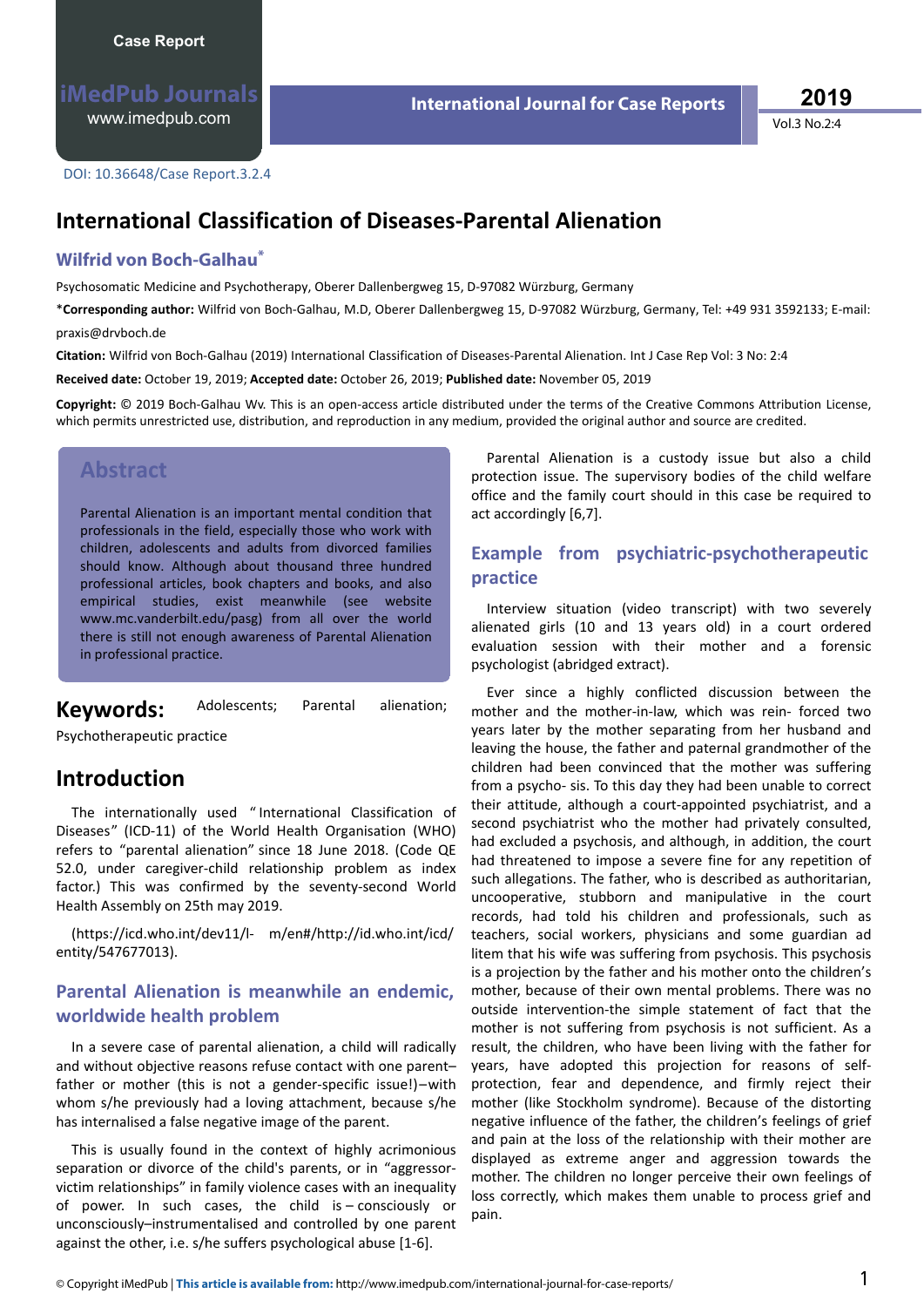### **Case Series**

**Child 1:** Mum, when I look into your eyes, I feel sorry for you, how can such a sick cow, stuffed with medication, be left to freely roam around. Our situation, it's a danger for everyone, but I can't change it, and, to be honest, I don't want to change it either. It's your decision. When you hit me, earlier or later and so on, as I've been told by several people-you're not my mother any- more anyway.

**Child 1:** Recently I saw a story on TV where a crazy woman had kidnapped a policeman and the police had to imagine her crazy world. They said that crazy people twist facts in such a way that every- thing has a logical order, a logical agreement. So that it is a logical world for them.

**Child 1:** And that's what I experienced for years with my mother and had to observe, which makes me sad.

**Expert:** Do you mean by that your mother is sick?

**Child 1:** It really makes me sad. But I've already been told a few times by several people that I can never turn my back on my mother again, not ever again in my life.

**Expert:** Because she is sick, you mean?

**Child 1:** Yes!

**Expert:** You say that your mother is crazy. Do you have the impression that your mother is sick? Mother: I believe you that many people have reinforced in you the belief that your mother is crazy.

**Child 1:** If that weren't the case, then she'd simply have to be locked up, then she'd simply belong behind bars. In America she would've been put on the electric chair for it.

**Child 1:** I'll be 13 soon, and my sister 10, and by now we can't be subjected to brainwashing any longer. Gradually this is becoming impossible and I'm also beginning to think it's enough. Because we are now reaching an age where causal relationships are slowly becoming clearer, and when I turn 18 and it carries on like this....

**Child 2:** You can't talk to a crazy person.

**Mother:** But you can write her a letter, draw her a few flowers, simply say Happy Birthday on her birthday. How about that?

**Child 1:** You should simply leave a crazy person alone.

**Expert:** I must tell you something. I've worked on a psychiatric ward, and you can actually talk even to crazy people. Crazy people are humans, too.

**Child 2:** But a person as crazy as that belongs on the electric chair.

**Expert:** But that's serious, what you are saying.

**Child 2:** She belongs on the electric chair.

**Expert:** Now that's something that truly horrifies me.

The two girls, who, of their "own free will", live with their father, have been highly indoctrinated and alienated from their mother. The video shows that both children behave in a pathological manner, having been affected by this environment for several years already. It is remarkable to see their bizarre reactions, characterised by denigration and aggressive rejection of their mother. They avoid all eye contact while accusing her of being under massive influence of medication, of having physically abused them, and of bothering them with "nuisance calls" ("124 calls in an evening"). They refer to their mother in extreme language "a mentally ill person", "a cow stuffed with medication", and "a threat to all humans" that should disappear forever, through death on the electric chair. After meeting the mother and accessing the court files, if becomes clear that the two girls have internalised completely unrealistic, distorted, even delusional false convictions. The cited allegations correspond to the PA symptom "borrowed scenarios". Other symptoms described first in 1985 by R. A. Gardner, american child psychiatrist and later by many international psychiatrists and psychologists as typical of PA can also be clearly seen in this video: a campaign of denigration (against the mother), the "independent thinker phenomenon", absurd rationalizations, absence of ambivalence, and absence of guilt feelings. In their emotions and cognition, as well as in their behavior, both children show signs of a true "disorder", because of the suggestive, reality-distorting influence and indoctrination in the paternal environment.

The court expert failed to recognize or refused to acknowledge PA at the time and recommended to the court that contact should be suspended. As a result, the mother has not seen her two daughters, both now students, for more than 10 years. The (maternal) grandmother has died without having seen her grandchildren again. The (maternal) grandfather has no contact either and is deeply hurt by this until today. This presentation told by two children who have been alienated from their mother by their father could equally have been told by a child who was alienated from his father and where the mother had been the alienator [i.e. with the genders and gender-generalizations reversed].

This presentation told by two children who have been alienated from their mother by their father could equally have been told by a child who was alienated from his father and where the mother had been the alienator. [i. e. with the genders and gender-generalizations reversed]. Parental alienation is then no longer a custody issue but a child protection issue [8-10].

### **Conclusion**

In view of the tragic experiences and of the psychotraumatic long-term effects of pathological alienation and contact loss as shown in the above example, the development of PA in children and parents cannot be viewed as a private family affair. In cases of high-conflict separation or divorce battles where the children are used and manipulated and there is thus a risk of PA development, the early active and interdisciplinary collaboration of all professions involved is essential, to reduce the parental conflict through adequate interventions. The special psychological issue of alienating